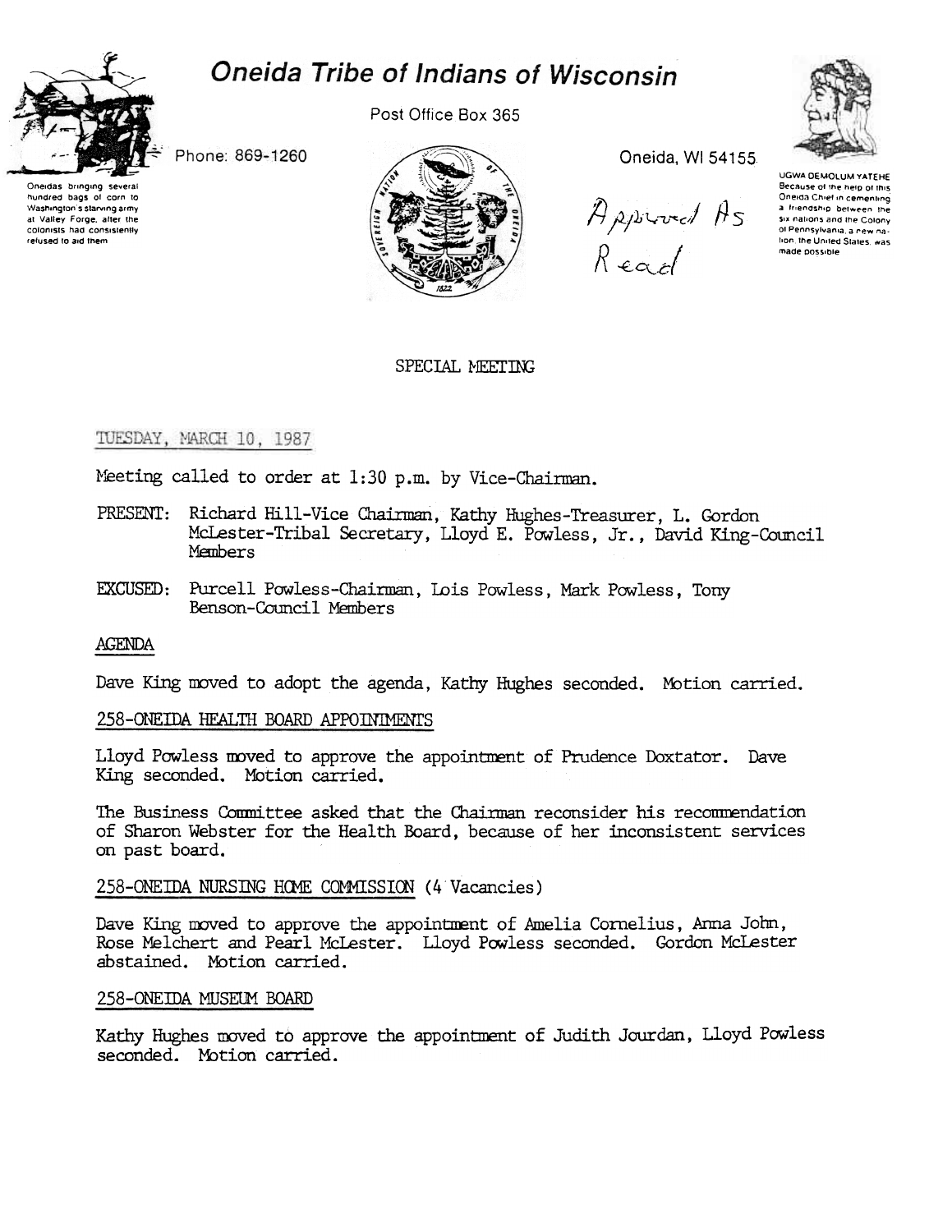### 258-ONEIDA HOUSING AUTHORITY

Kathy Hughes moved to approve the appointment of Evelyn Hill, Lloyd Powless seconded. Dave King abstained. Motion carried.

 $e^{2\pi\zeta}$ 

### 200-THS RESOLUTION #3-10-87-A

WHEREAS, the Oneida Tribe of Indians of Wisconsin has accepted the responsibility to manage IHS monies to provide health service to the Oneida community, and

WHEREAS, the Tribe has sought and received extensive technical assistance from well meaning and caring IHS professionals, and

WHEREAS, the Oneida Tribe of Indians of Wisconsin, like many other tribes across the country have grown to a level which allows quality assurance health services, and

WHEREAS, the IHS budget has increased at a rate of four percent (4%) for FY  $'87$ , and

WHEREAS, the IHS management has imposed an across the board cut at two (2%) percent reduction effective October 1, 1987 for 638 contracts, and

WHEREAS, there has been various IHS management support or Human Resource and related administrative cost increases, congressional mandates and cost related to Resource Allocation Methodologies (RAM) have reduced 638 contract health resources. and

WHEREAS, the Oneida Tribe of Indians of Wisconsin wishes to maintain its present quality assured service and the present IHS Bemidji area fails to allocate funds in a fair and equitable manner.

NOW, THEREFORE BE IT RESOLVED: That the Oneida Tribe of Indians of Wisconsin respectfully submits a two (2%) percent reduction notice that came after the first quarter and is not acceptable. This actually has a larger impact because the first quarter expenditures had already been complete.

BE IT FURTHER RESOLVED: That Indian Health Service should demonstrate its own ability to reduce its internal expenditures so that services can be maintained if not increased.

BE IT FURTHER RESOLVED: That the Oneida Tribe of Indians of Wisconsin would request the Bemidji area to review its per capita expenditures for the purpose of the expenditures being shared in a fair and equitable manner.

Gordon McLester moved to adopt Resolution #3-10-87-A, Kathy Hughes seconded. Motion carried.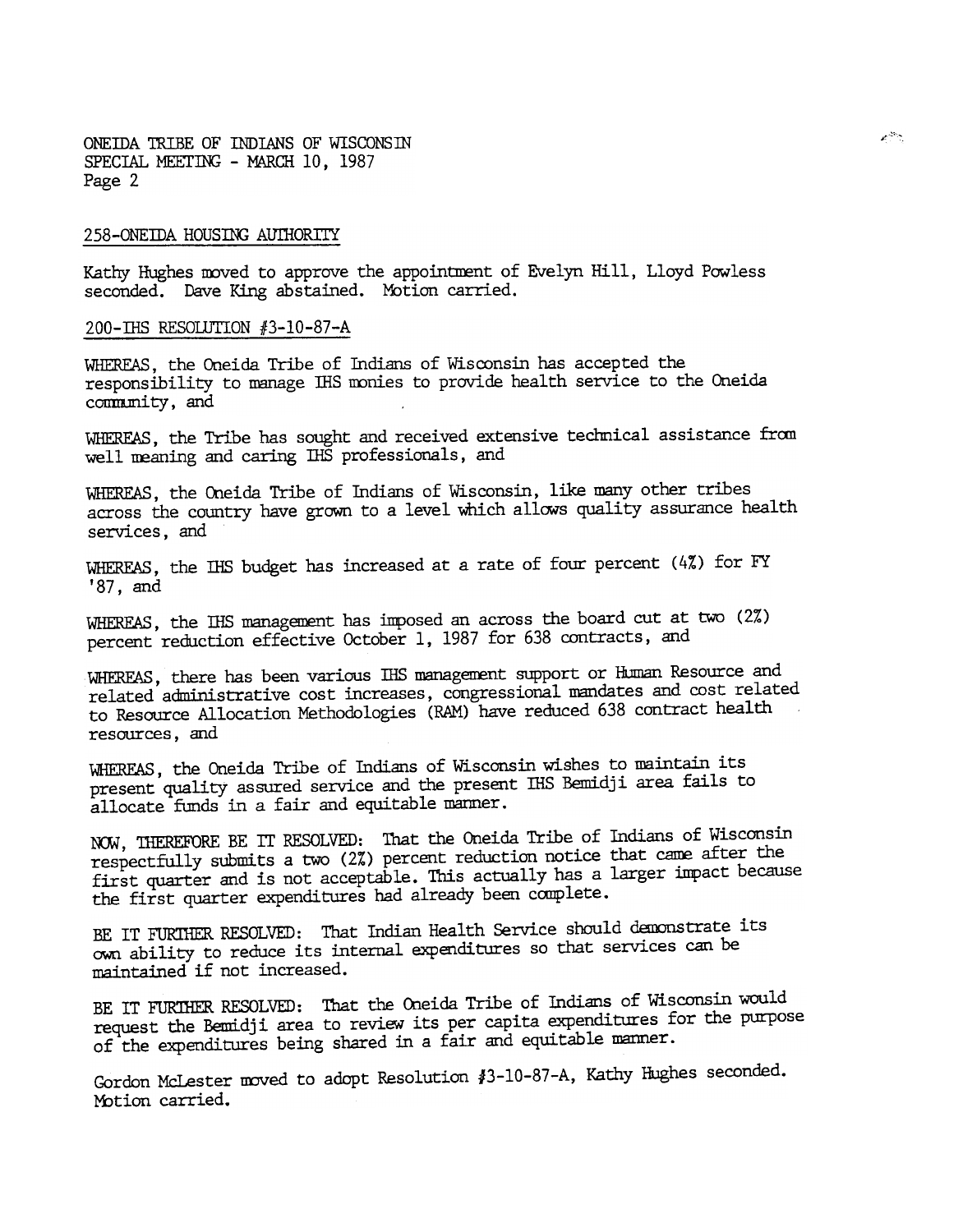## 050-BUSINESS COMMITTEE MINUTES TO BE APPROVED

## 050-LIAISON TO HOUSING - Lois Powless

Lois Powless requested that she be replaced as the Liaison to the Oneida Housing Authority because of the difficulty she has working with the Housing Director. She recommended that Kathy Hughes be appointed as Liaison person in this area.

Gordon McLester moved to approve the request, Lloyd Powless seconded. Dave King abstained. Motion carried.

### 050-TRAVEL REQUEST

Kathy Hughes is requesting approval to travel to Dallas, Texas on March 12 & 13, 1987 to attend a meeting with a hotel management company. Gordon McLester moved to approve, Lloyd Powless seconded. Kathy Hughes abstained. Motion carried.

## 460-COMPUTER REQUEST FOR LAND OFFICE - Rick Hill

Per Business Committee decision on 3/6/87 and recommendation of 3/4/87 from Finance & Appropriations, Item No. 5, Computer Request:

Computer Request -The Litigation Committee requested a computer be 5. purchased for the Land Office at an estimated cost of \$2,600. Finance & Appropriations recommended the computer in the Enrollment Office be uti lized for this purpose and the Tribe identify resources needed to support the census.

Rick Hill explained that we need to have a personalized computer that is IBM or compatible, that has data base management systems, a word processor, printer and tape back-up systen (hard ware to safe guard programs), etc. The only function the enrollment terminal has is a hook-up to the System 34 for a file system. This terminal will not meet our needs to do sophisticated land records, data base management and census data.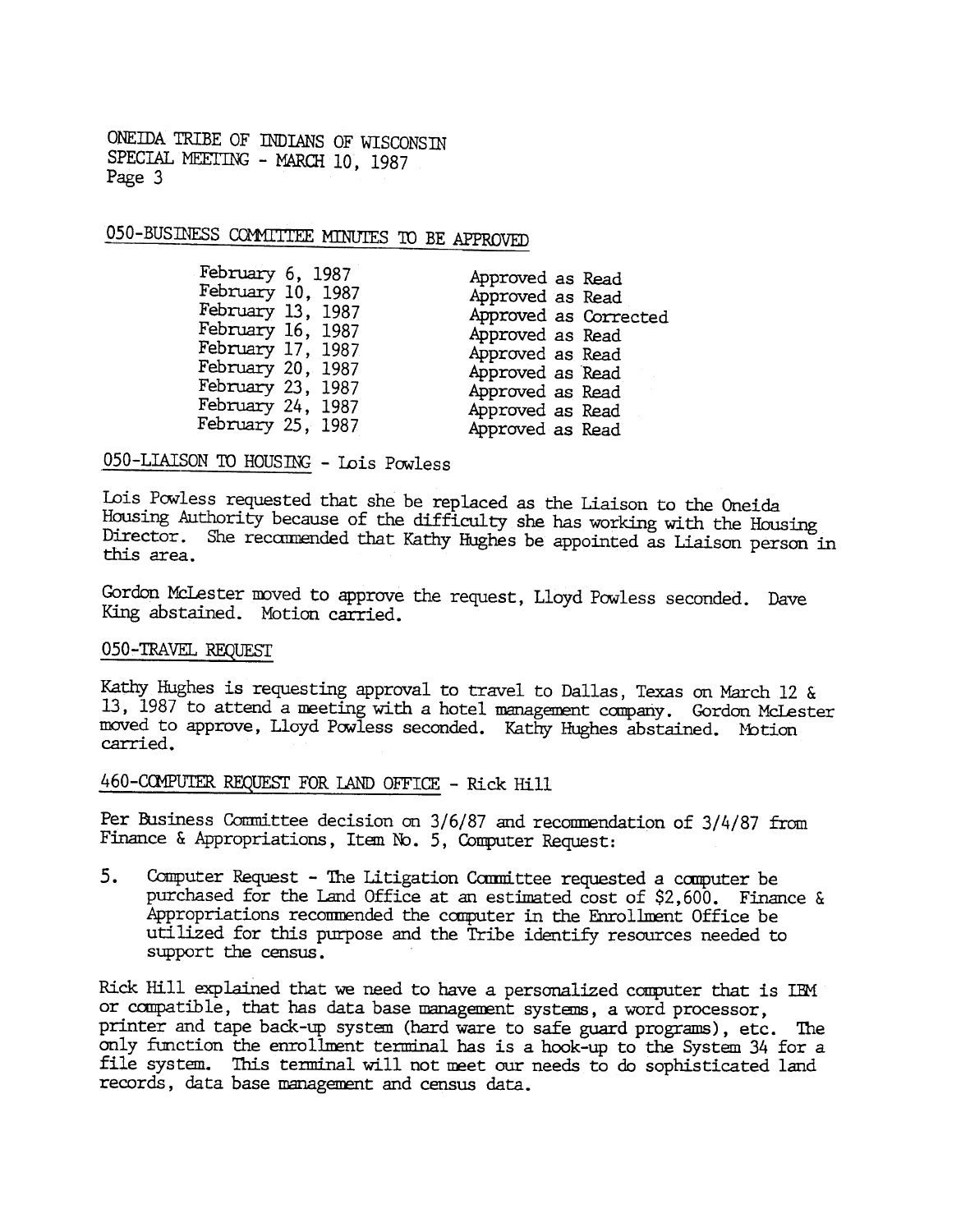### COMPUTER REQUEST (Continued)

After discussion Gordon McLester moved that the personalized computer used by Chris Johns be transferred to the Land Office and be utilized by the Land Office and the people working on the Tribal census. Lloyd Powless seconded. Motion carried.

Chris Johns will help set up the equipment in the Land Office. Chris will have access to the computer in the Land Office as well as the computers in the Business Committee.

#### 050-TRAVEL REQUEST

Rick Hill is requesting approval to travel to Chicago on March 16, 1987 for a meeting on Land Claims and Tribal Census. Gordon McLester moved to approve, Kathy Hughes seconded. Motion carried.

#### 258-NORTHEAST WI VTAE DISTRICT BOARD VACANCIES

The following vacancies will occur on the Northeast Wisconsin VTAE District Board on June 30, 1987. These vacancies will be filled for three-year terms.

Fmp layer Representative, 3-year term, expiring June 30, 1987, representing Door, Kewaunee, and Manitowoc Counties;

At-Large Representative, 3-Year term, expiring June 30, 1987, representing Shawano and Oconto Counties;

Employee Representative, 3-year term, expiring June 30, 1987, representing Brown and Outagamie Counties.

The Chairman of the most popular county in the District, Brown County, has indicated that a meeting of the Appointment Counittee will be held on Wednesday, April 22, 1987, at 4:00 p.m. in the District Office of the Northeast Wisconsin Technical Institute, 2740 West Mason Street, Green Bay, WI to fill the above vacancies.

Applications for the position on the Board must be submitted in writing on. forms which may be obtained from the District Office of the Northeast Wisconsin technical Institute. Names will be accepted no later than 4:00 p.m. on April 3, 1987, and no names will be accepted from the floor at the time of the Appointment Committee Meeting.

Mark Powless is directed to check out these Board appointments and bring back a recormendation to neet the April 3rd deadline.